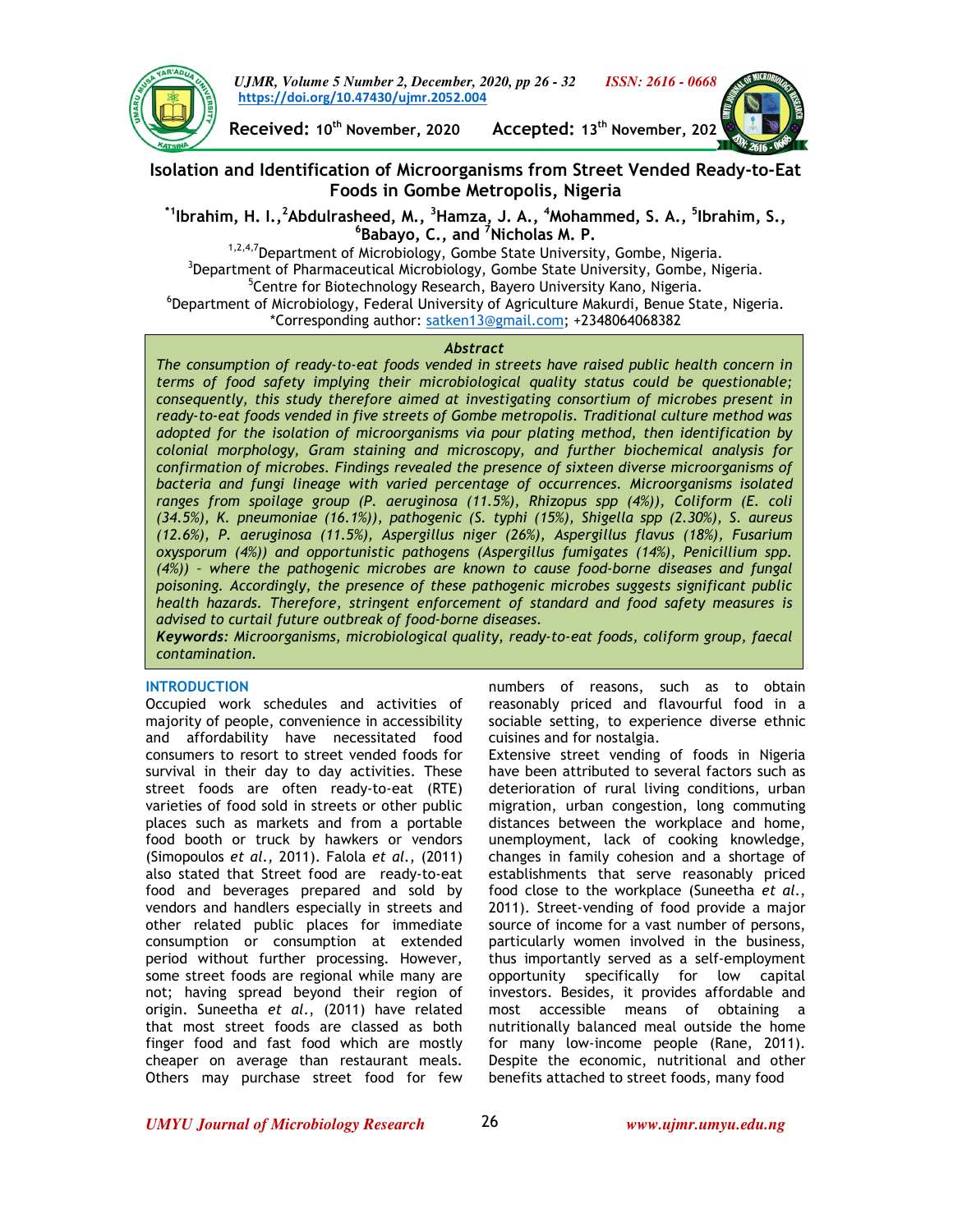safety and healthcare personnel have raised concern over the consumption of these roadside foods by advising on the potentially increased risk of food borne illness, as street foods are readily contaminated from different sources (Tambekar *et al*., 2011). The sources of microbial contamination of ready-to-eat food are unhygienic handling and display of food (Clarence *et al.,* 2009), poor hygiene practices that could lead to introduction of bacterial strains of faecal origin such as *Enterococcus faecalis* (Ibrahim *et al.,* 2020), and body flora microbes such as *S. aureus* (Nichols *et al.*, 1999) and contamination from kitchen formites like utensils (Moshood *et al.,* 2012). The health implication of consumption of an unsafe food has labelled street food vending as an important public health issue of great concern due to widespread foodborne diseases. The health issues are often caused or aggravated since most food vendors lack adequate knowledge and understanding of basic food safety rules and standard measure for handling foods. These valid insinuations have prompted this study targeted at isolation and identification of microbes contained in street vended ready-to-eat food principally to assess the microbial safety and quality of foods sold in the streets of Gombe Metropolis. This study is significant in enlightening on quality status of foods sold by street vendors aside from divulging the types of microbes associated with theseready-to-eat foods and what their presence signifies.

## **MATERIALS AND METHODS**

#### **Sample collection**

Triplicates of each three (3) varied ready-toeat vended foods (Rice and Beans, Bean porridge and Moi-moi) were purchased from five (5) different vending points namely Tashan Dukku, Jekadafari Street, Gombe State University (GSU), Tashan Bauchi and Gombe main market. The purchased food samples were collected in a new and sterile pre-labelled sample bags then immediately transported to the laboratory at 4  $^{\circ}$ C in an ice cooler for microbiological analysis. In total, 45 vended food samples were aseptically collected for analysis.

## **Sample processing and serial dilution**

A Portion from the food sample was uniformly homogenized by blending in a sterilized mortar and pestle. One (1) gram from the blended paste of food was transferred into a sterile test tube containing 9 mL of distilled water then thoroughly vortexed to obtain a stock homogenate solution for serial dilution. Afterwards, ten-fold serial dilution was achieved up to  $10^{-5}$  dilutions by taking 1 mL

from the prepared stock homogenate then dispensed into 9 mL distilled water for the first dilution (10<sup>-1</sup>). Dilution was continued until 10<sup>5</sup> dilutions was reached according to the standard serial dilution protocol to obtain discrete colonies (Marshal *et al.,* 1995).

## **Sample inoculation**

Pour plating technique was adopted for culturing of microorganisms in solid culture media such as Nutrient, MacConkey and Potato Dextrose Agar. Here, 1 mL from the  $10^{-2}$  and  $10^{4}$ dilutions (diluted sample inoculum) were initially dispensed in sterile Petri dishes before subsequent addition of 20 mL of prepared culture media cooled to ~45°C then gently rocked on the bench to mix uniformly. The inoculated plates were allowed to set firmly for at least five minutes then inverted before incubation. For the isolation of bacteria, culturing was done on Nutrient agar (NA) and MacConkey agar (MCA) and inoculated plates were incubated at 37°C for 24 hours. Contrary to bacteria culturing, culturing for the isolation of fungi was achieved using Potato Dextrose Agar (PDA) where inoculated plates were incubated at room temperature (25°C) for 5 to 7 days. At the end of the incubation period, viable bacterial (aerobic mesophilic bacterial plate count) was established by expressing results of counts generated using colony counter in CFU/g based on standard calculation.

## **Identification and confirmation of Microorganisms**

Colonial morphology also termed macroscopic examination for the identification of bacterial isolates based on their colony morphology or cultural characteristics (colour, shapes, elevation, margin and pigment formation on the colonies) was done using experimental microbiology manual by Aneja, (2003). Also, the fungi were initially identified based on their colonial morphology using mycology atlas by Ellis *et al.,* (2007).

## *Gram Staining and Microscopic examination*

The microscopic investigation included were determination of the bacterial cell wall's gram reaction status (either Gram-positive or negative) after gram staining aside from examining the cell morphology under the microscope (microscopic morphology). Prior to the bacterial cell observation under the microscope, gram staining was performed according to the standard gram staining protocol as described by Cheesbrough, (2006). Afterwards, bacterial gram reaction and cell morphology were observed under the microscope at x100 objective lens. On the other hand, the cellular morphology of fungi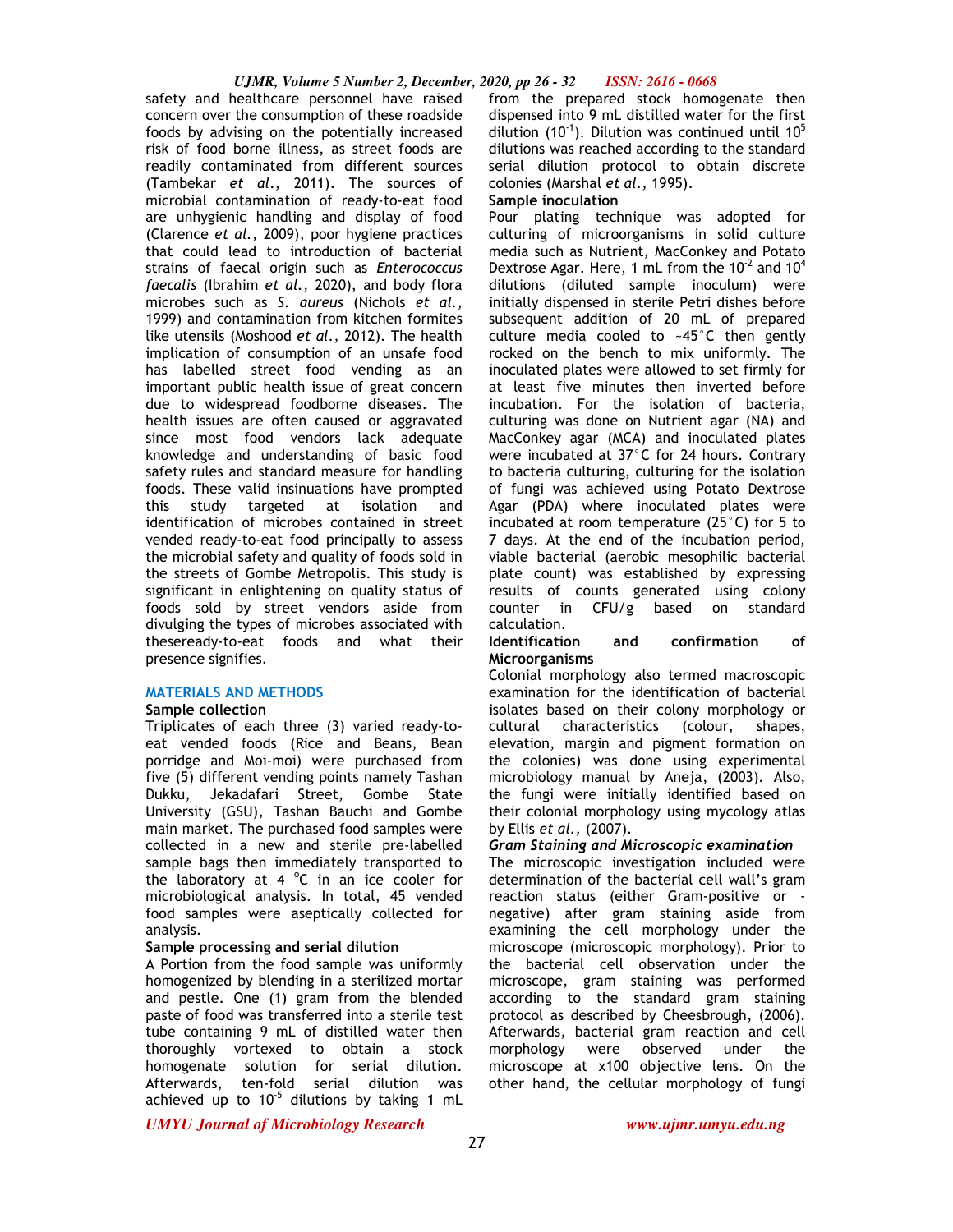# *Confirmatory Biochemical Analysis*

Further confirmation of bacteria isolates was achieved by biochemical tests that include Catalase, Coagulase, Indole, Citrate Utilization, Motility and Urease tests to enable genuine confirmation of the identified bacteria isolated from the various food samples. Protocols for biochemical analysis were carried out as described by Cheesbourgh (2005).

## **RESULTS**

The results of the microbiological analysis carried out on the three (3) selected street vended ready-to-eat foods (Rice and beans, Bean porridge and Moi-moi) from five different vending areas (GSU, Tashan Dukku, Gombe main market, Jekadafari streets and Tashan Bauchi) are as follows:

Table 1 relate the microscopic morphology and biochemical characteristics of eight (8) bacteria genera/species isolated from the three (3) types of ready-to-eat food vended in the five different selected areas within Gombe metropolis. These bacteria isolates were identified and confirmed as *Staphylococcus aureus, Klebsiella pneumoniae, Pseudomonas* 

isolates was determined using lacto phenol blue staining technique described by Cooper (1995). *aeruginosa, Escherichia coli, Enterococcus faecalis, Proteus mirabilis, Salmonella typhi*, and *Shigella* spp.

> Table 2 shows the mean of total aerobic mesophilic bacteria plate count in CFU/g across the five different vending or sampling areas (GSU, Tashan Dukku, Gombe main market, Jekadafari streets and Tashan Bauchi) for the combined three (3) different ready-to-eat food samples analyzed. Extract from result portrayed Gombe main market has the highest mean of viable plate count of 9.9  $x10^7$ CFU/g proceeded by Tashan Dukku with  $9.3x10^7$ CFU/g while the least mean viable count was observed in GSU with  $2.1x10^7$  CFU/g.

> Table 3 shows the average of the total aerobic mesophilic bacteria plate count recorded for the three (3) ready-to-eat food samples such as rice and beans, beans porridge and moi-moi sampled from all the five (5) different vending areas within Gombe metropolis. The result from Table 3 revealed that rice and beans recorded the highest viable bacteria count of 2.33 x  $10^{7}$ CFU/g, followed by moi-moi with 2.16 x  $10<sup>7</sup>CFU/g$  while beans porridge had the lowest viable count of 1.97 x 10<sup>7</sup> CFU/g.

| Microorganisms         | Biochemical tests        |                                      |                          |        |                          |                          |                          |                          |        |        |        |  |
|------------------------|--------------------------|--------------------------------------|--------------------------|--------|--------------------------|--------------------------|--------------------------|--------------------------|--------|--------|--------|--|
|                        |                          | GR Morp. Ur Cat Co Cit Mot Ind MR Ox |                          |        |                          |                          |                          |                          |        |        | $H_2S$ |  |
| E. coli                | ٠                        | <b>STS</b>                           |                          | $^{+}$ | $\overline{\phantom{a}}$ | $\overline{\phantom{a}}$ | $d+$                     | $^{+}$                   | $^{+}$ |        |        |  |
| S. aureus              | $^{+}$                   | cc                                   |                          | $^{+}$ | $^{+}$                   |                          |                          |                          | $^{+}$ |        |        |  |
| Enterococcus faecalis  | $^{+}$                   | cpc                                  |                          | $ \,$  | nd                       | $\overline{\phantom{m}}$ |                          |                          |        |        |        |  |
| Proteus mirabilis      |                          | rps                                  | $^{+}$                   | $+$    | nd                       | $+$                      | $^{+}$                   | $\overline{\phantom{a}}$ | $^{+}$ |        | $^{+}$ |  |
| Salmonella typhi       |                          | <b>STS</b>                           | -                        | $^{+}$ | nd                       | $\sim$                   | $^{+}$                   | $\overline{\phantom{a}}$ | $^{+}$ |        | $d+$   |  |
| Shigella spp.          |                          | srs                                  | $\overline{\phantom{0}}$ | $^{+}$ | nd                       | $\sim$                   | $\overline{\phantom{a}}$ | d+                       | $^{+}$ |        |        |  |
| Pseudomonas aeruginosa | $\overline{\phantom{a}}$ | srs                                  | d+                       | $^{+}$ | $\blacksquare$           | $^{+}$                   | $^{+}$                   |                          |        | $^{+}$ |        |  |
| Klebsiella pneumoniae  | $\sim 100$               | lrs                                  | $^{+}$                   | $^{+}$ |                          | $^{+}$                   |                          |                          | $^{+}$ |        |        |  |

Table 1: Microscopic morphology and biochemical characteristics of bacteria isolated from the three (3) ready-to-eat street vended foods.

Table 1 shows the microscopic morphology and biochemical tests results that confirm bacteria isolated from the three (3) different ready-to-eat foods vended within Gombe metropolis. Key: Positive sign + signifies positive reaction,  $d$ + signifies 16-84% strains are positive (mostly positive), Negative sign signifies negative reaction,  $nd = Not$  determined,  $Ur =$  urease test,  $Cat =$  catalase,  $Co =$  coagulase test,  $Cit$  = Simmons' citrate test, Mot = motility test, Ind = indole test, MR = Methyl red test, Ox = Oxidase test, Morp: microscopic morphology represented as  $cc = cocc$  in cluster,  $cpec = cocc$  in pairs and short chain,  $srs$  = short rods in singles,  $rps$  = rods in pairs and singles,  $lrs$  = long rods in singles. Biochemical test results were checked with Cowan and Steel's manual for the identification of medical bacteria (Barrow and Feltham, 1993) for convincing confirmation of bacterial isolates.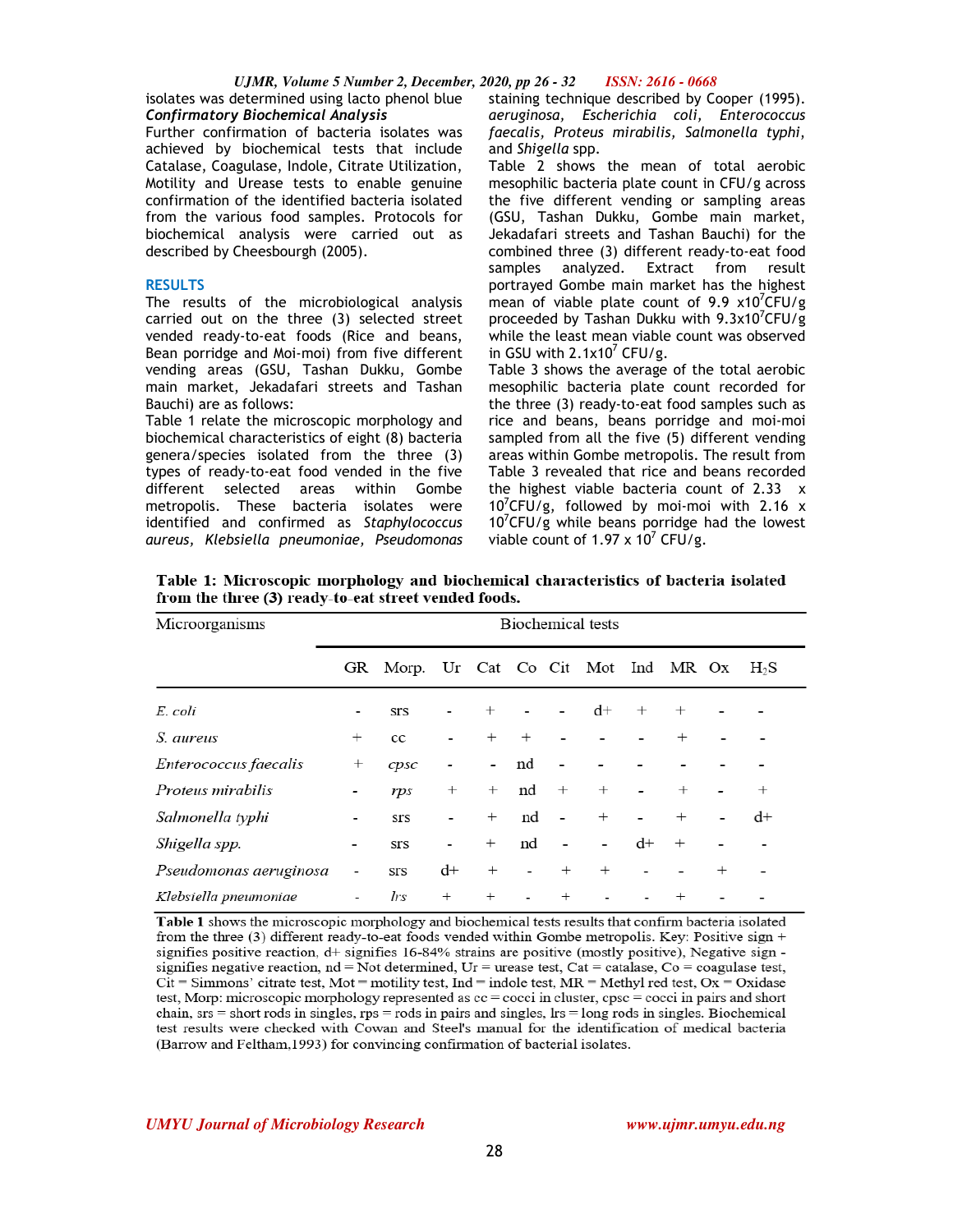| Sample area       | Mean of TAMBPC (CFU/g) |  |
|-------------------|------------------------|--|
| GSU               | 2.1x10 <sup>7</sup>    |  |
| Tashan Dukku      | $9.3x10^{7}$           |  |
| Gombe main market | $9.9x10^{7}$           |  |
| Jekadafari Street | $7.3x10^{7}$           |  |
| Tashan Bauchi     | $4.8x10^{7}$           |  |

Table 2: Mean of total aerobic mesophilic bacteria plate count (TAMBPC) across the five (5) different vending outlets for all food samples.

Table 3: Mean of total aerobic mesophilic bacteria plate count (TAMBPC) for the three (3) food samples collected from five (5) different locations.

| Food samples   | Mean of TAMBPC (CFU/g) |  |  |
|----------------|------------------------|--|--|
| Rice and beans | $2.33 \times 10^7$     |  |  |
| Beans porridge | 1.97x107               |  |  |
| Moi-moi        | $2.16x10^{7}$          |  |  |

Table 4 shows the frequency of occurrence of different bacteria in all the food samples collected from the entire five (5) different sampling areas (vending points) within Gombe metropolis – where this is in no reference to particular sampling area but overall occurrence in all food samples analysed. An excerpt from result contained in the table 4 revealed *E. coli* has the highest occurrence frequency and percentage with 30(34.5%), then proceeded by *Klebsiella pneumoniae* with 14(16.1%) while *Proteus mirabilis* with 1(1.15%) had the least occurrence in food samples from all vending points in this study.

Also, table 5 shows the occurrence of the various fungal isolates in all food samples collected from the five (5) sampling areas. The result showed that *Aspergillus niger* have the highest occurrence 13(26%), followed by *Aspergillus flavus* with 9(18%), while *Penicillium* spp recorded the least occurrence with 2(4%).

| <b>Bacteria</b>        | Frequency of occurrence | Percentage (%) |  |
|------------------------|-------------------------|----------------|--|
| E. coli                | 30                      | 34.5           |  |
| Klebsiella pneumoniae  | 14                      | 16.1           |  |
| Salmonella typhi       | 13                      | 15.0           |  |
| S. aureus              | 11                      | 12.6           |  |
| Pseudomonas aeruginosa | 10                      | 11.5           |  |
| Enterococcus faecalis  | 6                       | 6.89           |  |
| Shigella spp.          | 2                       | 2.30           |  |
| Proteus mirabilis      | 1                       | 1.15           |  |
| <b>Total</b>           | 87                      | 100            |  |

Table 4: Occurrence of bacteria isolates in food samples from the five (5) sampling areas.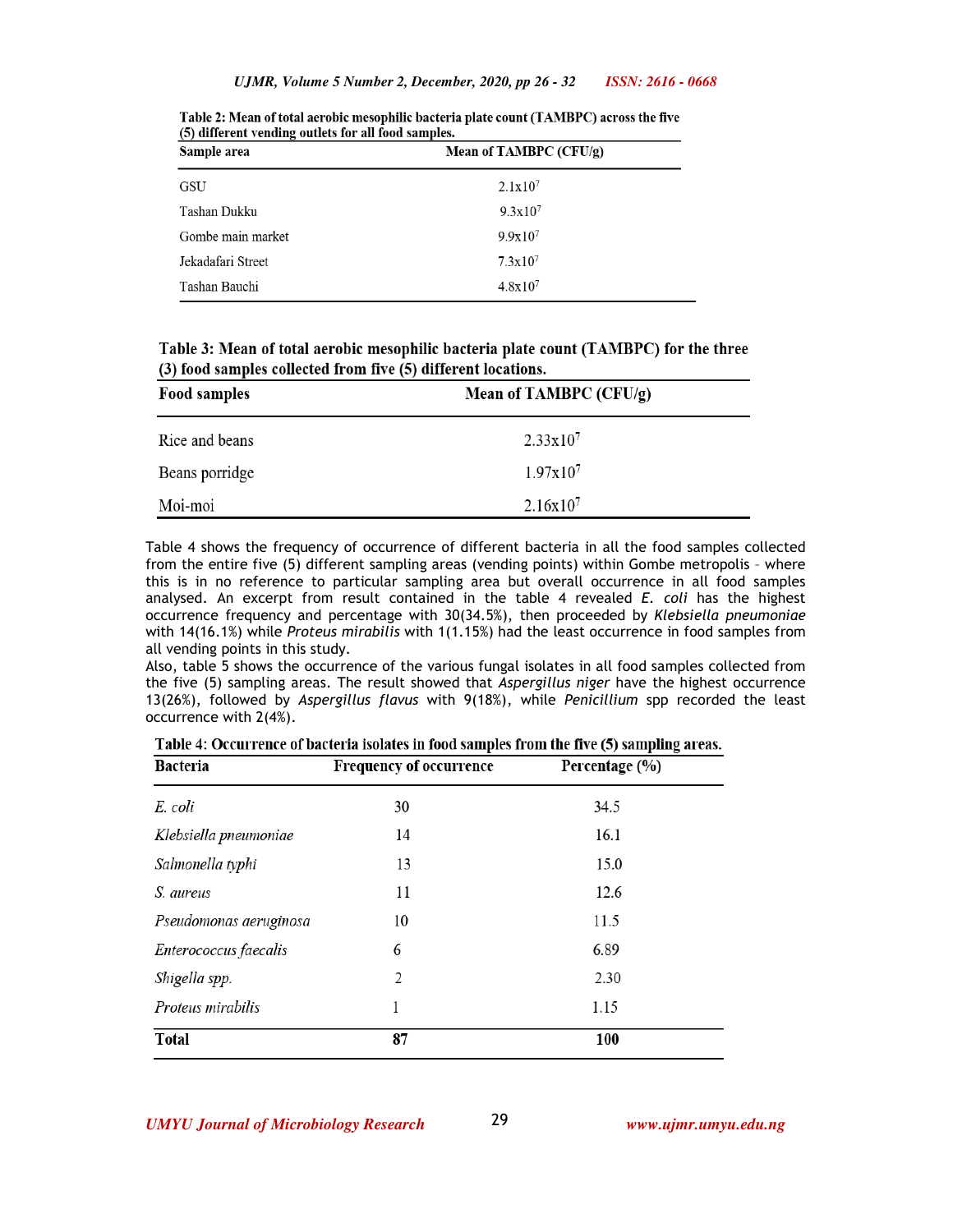| Fungi                 | <b>Frequency of occurrence</b> | Percentage (%) |
|-----------------------|--------------------------------|----------------|
| Aspergillus niger     | 13                             | 26             |
| Aspergillus flavus    | 9                              | 18             |
| Mucor spp.            | 8                              | 16             |
| Aspergillus fumigatus | 7                              | 14             |
| Microsporum audouinii | 7                              | 14             |
| Fusarium oxysporum    | 2                              | 4.0            |
| Penicillium spp.      | 2                              | 4.0            |
| Rhizopus spp.         | $\overline{2}$                 | 4.0            |
| <b>Total</b>          | 50                             | 100            |

Table 5: Occurrence of fungal isolates in food samples from five (5) study areas

## **DISCUSSION**

This study aimed at isolation and identification of microorganisms from street vended ready-toeat food, sixteen (16) diverse microorganisms (eight (8) bacteria and eight (8) fungi) were isolated, identified and confirmed from the three kinds of foods vended in five different vending outlets sampled. This is regardless of the overall sample size applied in this study as it should be reminded that the food samples analysed are cooked and ready-to-eat thus ought to be devoid of any pathogenic microorganism (vegetative cells) due to the varied heat treatment (mostly above 100°C) usually applied during preparation. Relative to the insinuation of heat-treated food samples analysed, the undeserved diversity of microbes isolated from these ready-to-eat foods could meaningfully implicate the safety of the foods vended in those outlets. This diversity of microbes isolated may be justifiable especially with realization of the traditional culture technique adopted in this study for the isolation and identification of microorganism from the ready-to-eat food samples. Ibrahim, (2020) reviewed that an alternative culture independent approach such as metagenomics would unravel complete and unbiased microbial communities in any sample as compared with culture technique which has failed to capture the full spectrum of microbial diversity. Aside from diversity, it is paramount to note the varied occurrence statistics of these microorganisms in the variety of food samples collected from the combined sample siteswhere the presence of the highly frequent

bacteria (mostly *E. coli,* then *K. pneumoniae, S. typhi, S. aureus* and *P. aeruginosa*) and fungi (*Aspergillus* spp.) admissibly commensurate with the physical attributes of the vending outlets and possible ways of contamination as would be discussed later on.

Noteworthy to this study, the presence of microbial pathogens and opportunistic pathogens (e.g., *Salmonella typhi*, *Staphylococcus aureus, Pseudomonas aeruginosa, Shigella* spp, *Enterococcus faecalis*  and others) in the ready-to-eat food samples analysed have been recognised, and this portrays a significant public health hazard as these microbes in the contaminated street vended foods are potential causes of several food-borne illnesses. The spoilage strains (e.g., *P. aeruginosa, Rhizopus* spp) could causes spoilage and objectionable characteristics in food rendering it unpalatable while fungal contaminants could produce assortments of mycotoxins in food that could lead to fatal food poisoning which is another typed food-borne illness. This result corroborated with the work of Oranusi *et al.,* (2013) whose finding reveal the presence of *Salmonella* spp.,*S. aureus, E. coli, B. cereus, Shigella* spp*., Enterococci, A. niger* and *Pseudomonas spp* in ready-to-eat foods and snacks. Besides, *Pseudomonas* have been reported as dominant food spoilage organisms (Borch *et al*., 1996). Several other studies (e.g., Rath and Patra, 2012; Suneetha *et al*., 2011; and Arijit *et al.,* 2010) have also revealed the presence of bacterial pathogens on popular street foods especially in many developing countries.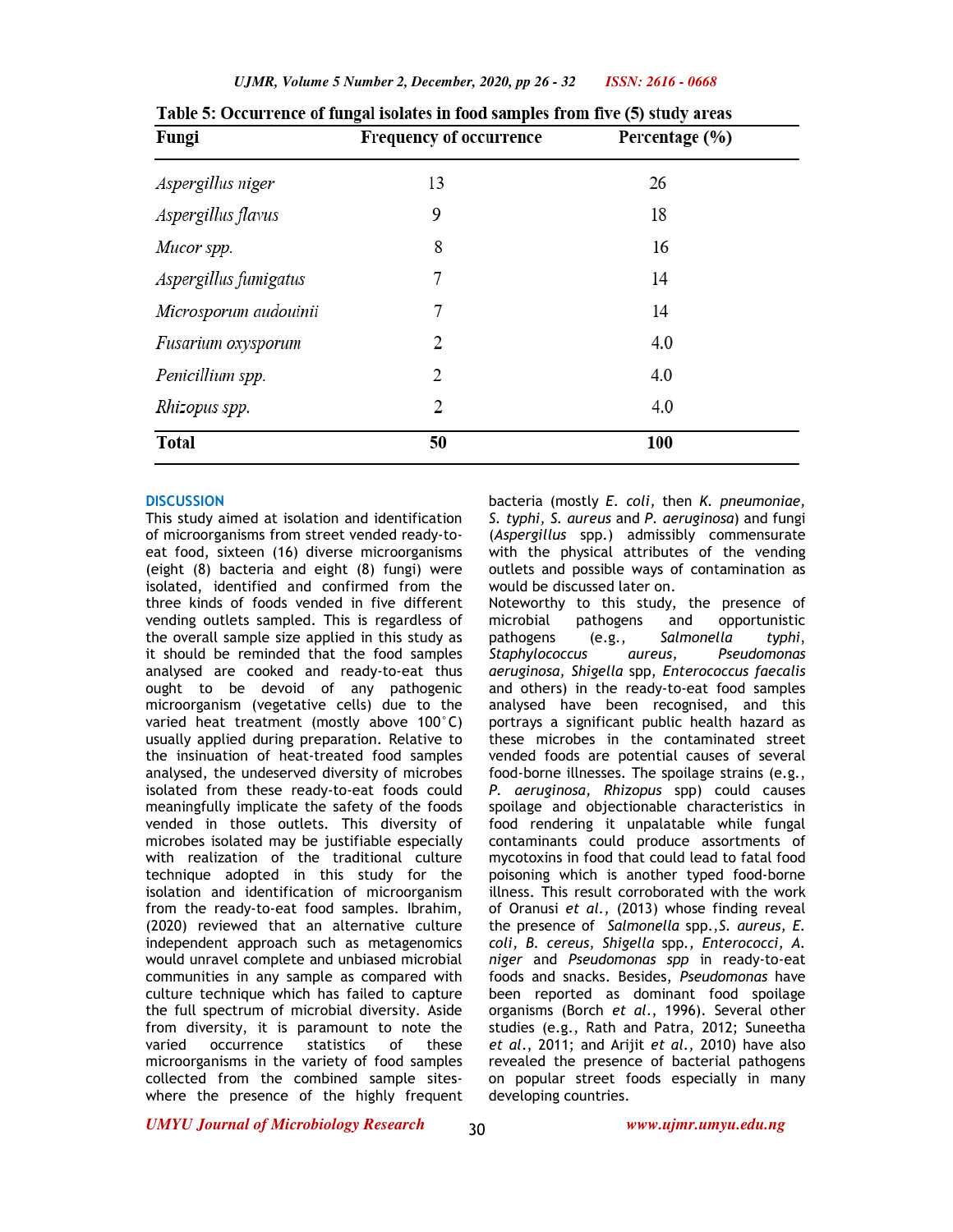Moshood *et al.* (2012) also reported the presence of microbial pathogens identified in this study (*S. typhi, Shigella* spp, *S. aureus* and others) in ready-to-eat food (meat product) sold in the street of Bauchi metropolis, and elucidated that these pathogens could cause range of mild to severe food-borne diseases such as enteric fever, dysentery, travellers' diarrhoea, abdominal disorder and pains, sore throats, staphyloenterotoxemia, salmonellosis, mild fever and many others. However, the infectious loads of ready-to-eat food products may be deliberated by others. The presence of Coliform (*Escherichia coli,* and *Klebsiella pneumoniae*) in the ready-to-eat food samples analysed (Table 4) is mostly attributed to contamination from fecal sources as a result of poor hygiene practices during handling of foods. Study of Ibrahim *et al.* (2020) that reported Coliform group depict indicators of microbial pathogens from enteric sources reasonably agree with this.

It is only judicious to state that microbial contamination of these ready-to-eat foods could be attributed to loads of sources. Primarily, these are ready-to-eat foods sold or vended on the street and Motor Parks thus it is mostly typical for the microbial contaminants to arise from the immediate environment as bacterial and fungal aerial spores are readily carried in the air and dropped in exposed food. For instance, the occurrence of *Mucor* spp and *Aspergillus* spp (Table 5) is associated to the fact that they are spore formers thus their spores could be easily deposited in food vended in such peculiar environment. Oranusi *et al.*  (2013) support that microbial spore mostly contaminate food from dusty environment and heat-resistant spores could survive temperature that can destruct vegetative cells. Clarence *et al.,*(2009) also reported that other major sources of microbial contamination of ready-toeat food arefrom improper food handling and display due to poor hygiene practices.

This study revealed an inequality in the mean of total TAMBPC for the five (5) different vending points studied within Gombe metropolis (Table 2). This dissimilarity in bacterial load of the street vended foods in the five retail outlets within Gombe isrationally expected as these vending sites have their peculiar features and activities that could necessarily influence the bacterial loads in any ready-to-eat food items sold in these places. Even though, unique attribute entails varieties of ready-to-eat foods are vended in open places and streets. In this regard, the location or situation of vending point especially in parks and markets is a crucial factor that could

greatly contribute to the increase in the bacterial load in street vended foods. This is obvious in the mean count for Gombe main market with the highest count and Tahsan Dukku (Motor Park) as high counts may arise from microbes carried in the air or dust as spores that could later germinate to vegetative cells in food under favourable conditions. Barro *et al.,* (2006) also reported high bacterial population in busy streets and commercial centres such as main markets in towns and cities while Mashood *et al.* (2012) reported significantly high bacterial loads in Railway Park and Mudalawal market. Consequently, this justify the lowest count recorded in GSU outlet, reasonably attributed to the fact that it's a non-market environment known for good sanitation contrary to a distinctive market place. To buttress this,similar works by Nichols *et al.,* (1999) also reported low bacterial count from school environment having low commercial activities thus corroborating earlier assertion.

The mean of TAMBPC of the three different food samples revealed that Rice and beans had the highest count (2.33 x 10<sup>7</sup>CFU/g), followed by Moi-moi  $(2.16 \times 10^7$ CFU/g) and Beans porridge with the least occurrence (1.97 x  $10^{7}$ CFU/g) as shown in Table 3. It is simply justifiable to relate the differences in microbial count of these different foods to unhygienic handling of food in various vending outlets and the exposure of the food types via utensils as corroborated by Tambekar *et al.* (2011). However, it should be reminded that these food samples constitute differed nutritional composition which could reasonable influence the proliferation of microbial contaminants while in food consequently affecting the overall count. Nonetheless, it must be acknowledged that this is an average of total count thus is in no reference to a particular site which could translate a different meaning. Regardless, it can be established that these average counts recorded in the three ready-to-eat foods is higher and above the acceptable limit ( $\leq 10^3$ CFU/mL or CFU/g) set by the International Commission on Microbiological Specifications for Foods (ICMSF). Carry (1996) reported that the ICMSF limit for total aerobic bacterial and fungal counts in the order of  $\leq 10^{3}$ is regarded acceptable while  $10^4$  to  $10^5$ is tolerable for ready to eat foods. This basically implies that counts beyond these specified limits are unacceptable.

## **CONCLUSION**

This study revealed diverse microbial group in the ready-to-eat foods analysed. The presence